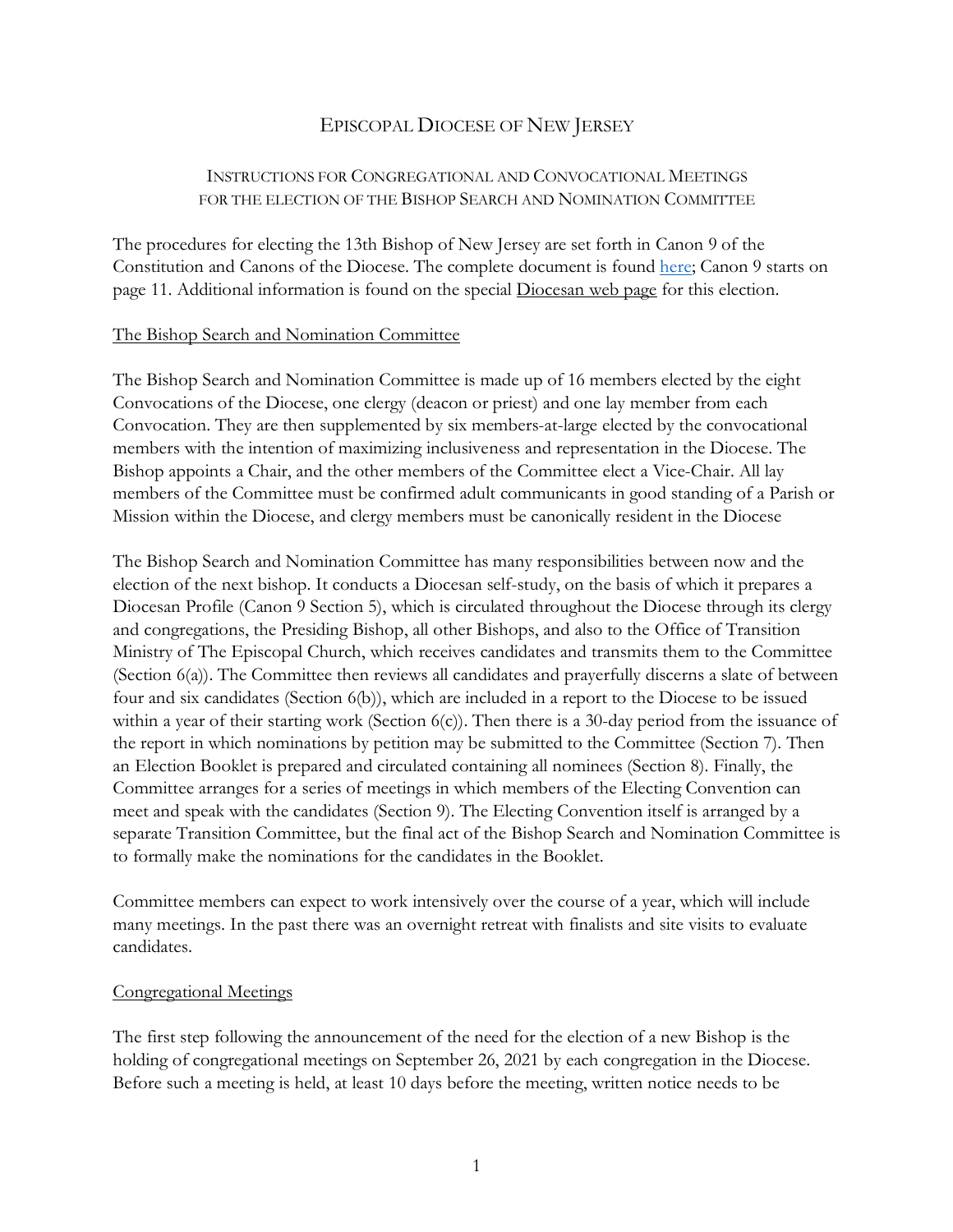circulated to congregational members, physically posted on the church doors, and announced during services on the two Sundays preceding the meeting itself. A sample of such notice is:

PLEASE TAKE NOTICE, that a meeting of the congregation of \_\_\_\_\_\_ Church will be held on Sunday, September 26, at via Zoom meeting. The only business to be conducted at such meeting will be the election of special delegates pursuant to Diocese of New Jersey Canon  $9(4)(a)$  to represent the congregation at a special meeting of the  $\equiv$ Convocation to be held October 24, 2021 for the election of convocational members of the Bishop Search and Nomination Committee.

The congregational meeting will be simplified if the nominees for the six special delegates can be ascertained in advance. Anyone who is really interested in serving on the Bishop Search and Nomination Committee should volunteer to be nominated or else self-nominate. The congregation should use a member familiar with Zoom meetings to host, set up and launch the meeting, and also prepare a Zoom poll for voting in the election. The conduct of the meeting, unless congregational bylaws require a different method, is to have the priest or a warden call the meeting to order, confirm the existence of a quorum (by New Jersey statute (16:12-10), you need just three members of the congregation eligible to vote), and appoint a secretary of the meeting (who can be the Clerk or some other person). Nominations for the special delegates are received (no second is required, but the nominee ought to confirm willingness to serve if elected), nominations are closed, and voting takes place. If there are six or fewer nominees, all can be declared elected by acclamation. If there are more than six, then those receiving more than 50% of the votes cast are elected. More than one ballot may be necessary to achieve this. The meeting can then adjourn. The Chair of the meeting must promptly certify to the Bishop and to the Dean of the congregation's convocation the names and email addresses of the persons elected. A listing of Convocation congregations with email links to their Deans is here. The Dean should also be advised if special accommodations may be needed for voters who do not have computer or smartphone-app access to the Special Convocation in order to participate in the Zoom poll election.

## Convocational Meetings

On the one hand, Diocese of New Jersey Canon 30, governing Convocations, does not specify any required prior written notice for meetings of the Convocation, and New Jersey Statutes don't cover them either. Most if not all Convocations have no formal bylaws. On the other hand, Section 10 of Canon 30 provides that "The Deans of the Convocations, under the chairmanship of the Bishop of the Diocese or a person designated by the Bishop, shall meet regularly for the purpose of coordinating the work of the Convocations and such other matters as the Bishop may determine." Thus the Deans are agreeing on the following procedures for the Special Convocations.

The Deans of each Convocation should as soon as possible prior to the congregational meetings on September 26 to reach out to the clergy of congregations in their jurisdiction to encourage the identification of candidates for the two members of the Bishop Search and Nomination Committee to be elected. While Special Convocations are not limited to electing candidates from among the voting members, those present in the October 24 meetings will presumably be better known in their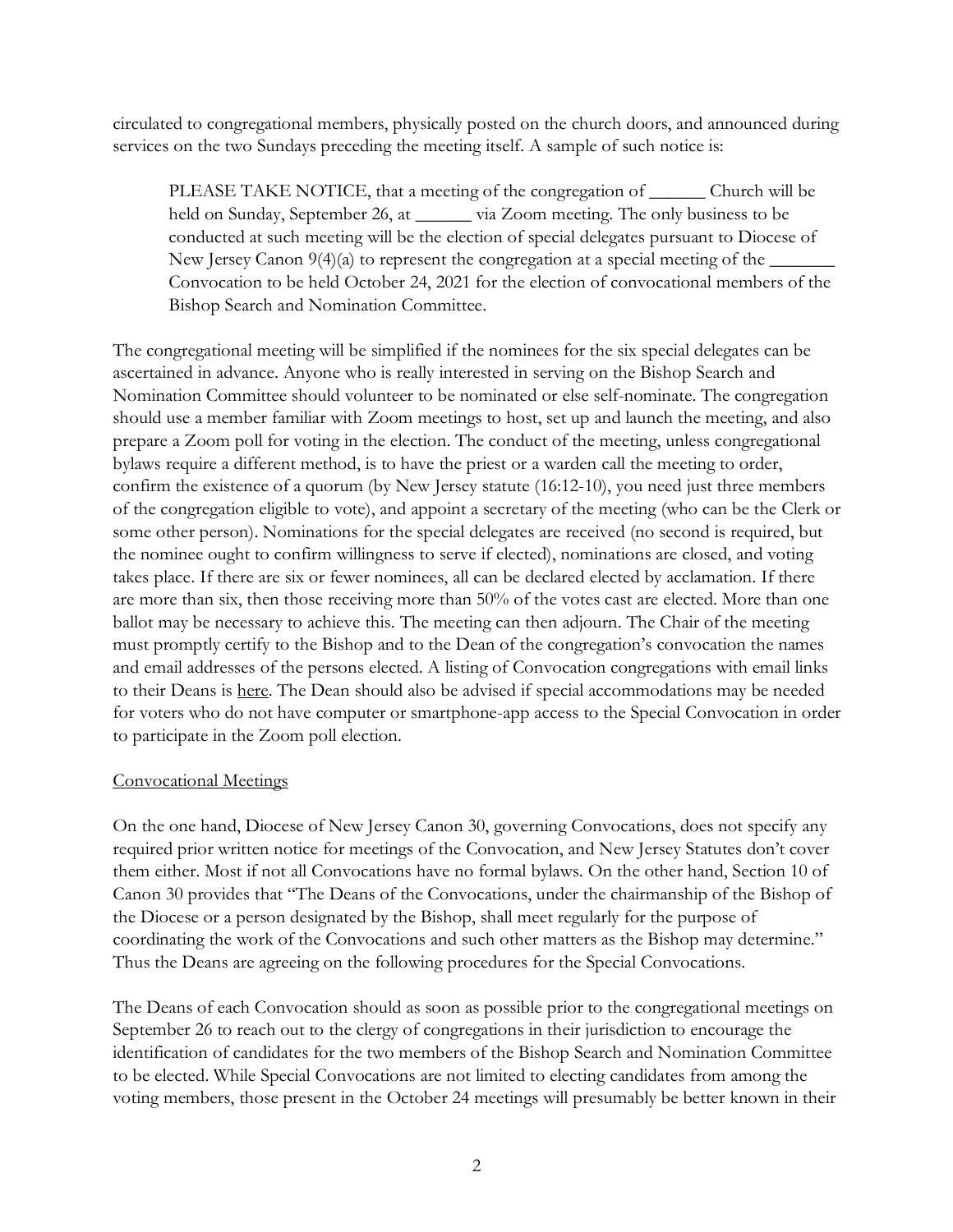Convocation and more likely to be elected. The voting members in each Convocation will be those lay special deputies elected by their congregations and the clergy who live or work in that Convocation. Any member of the clergy who is eligible to vote in more than one Convocation must choose only one of them to attend and vote in.

Nominations for the Committee should be received starting September 26. Deans may appoint nominating committees (a) to receive nominations and confirm the qualifications for election to the Bishop Search and Nomination Committee set forth above and (b) reach out if necessary to obtain further nominations. There is a nominating form on the Diocesan website that will provide for contact information for the nominator and nominee, the nominee's congregation, and space for a short bio of the nominee. **Nominations are due by October 17.** Nominations may also be made from the floor of convocation meetings.

Each Dean should use the services of a "tech secretary" to set up and host the Zoom meeting on October 24. This person would be responsible for setting up the meeting, sending out participation invitations from the lists of clergy and of special delegates received from congregations, preparing Zoom polls for voting purposes (and updating them in case there are nominations from the floor), and overall conducting the meeting. Depending on the Zoom account used for the meeting, it may be necessary to pre-purchase a "Large Meeting" add-on to the account for the single month of October to accommodate more than 100 participants. This can be discontinued afterwards if no longer needed.

At least two days prior to the Zoom meeting, the Dean (or the Dean's tech secretary) should distribute to the voting members of the Special Convocation a document listing the clergy and lay nominees along with their submitted bios.

The Zoom meeting should be started at the appointed time and called to order by the Dean. The meeting should be opened with prayer and a secretary (who may be the tech secretary) appointed. Since the meeting is required to be held on October 24, no adjournment is possible, so any number present on the Zoom meeting will constitute a quorum. The Dean, or the Chair of the Nominating Committee if there is one, should name the nominees whose nominations were received prior to the meeting. Nominations from the floor should be invited, providing the nominator is qualified to vote and the nominee is qualified and willing to serve if elected. At the discretion of the Dean, nominees present can be permitted brief remarks of up to two minutes prior to the commencement of balloting.

Balloting will be by Zoom poll and should be open for at least two minutes before the poll is closed. Zoom polls are limited to 10 candidates per poll and up to 25 polls per meeting. There should be separate polls for the clergy Committeemember and the lay Committeemember; however, all voters vote for all candidates. If there are more than 10 candidates for either order, they may have to be split into more than one poll. In order to be elected to the Committee, a candidate must receive a majority of votes cast. If more than one candidate ends up with a majority, then only the one receiving the highest number of votes is elected. If no candidate reaches a majority, then another